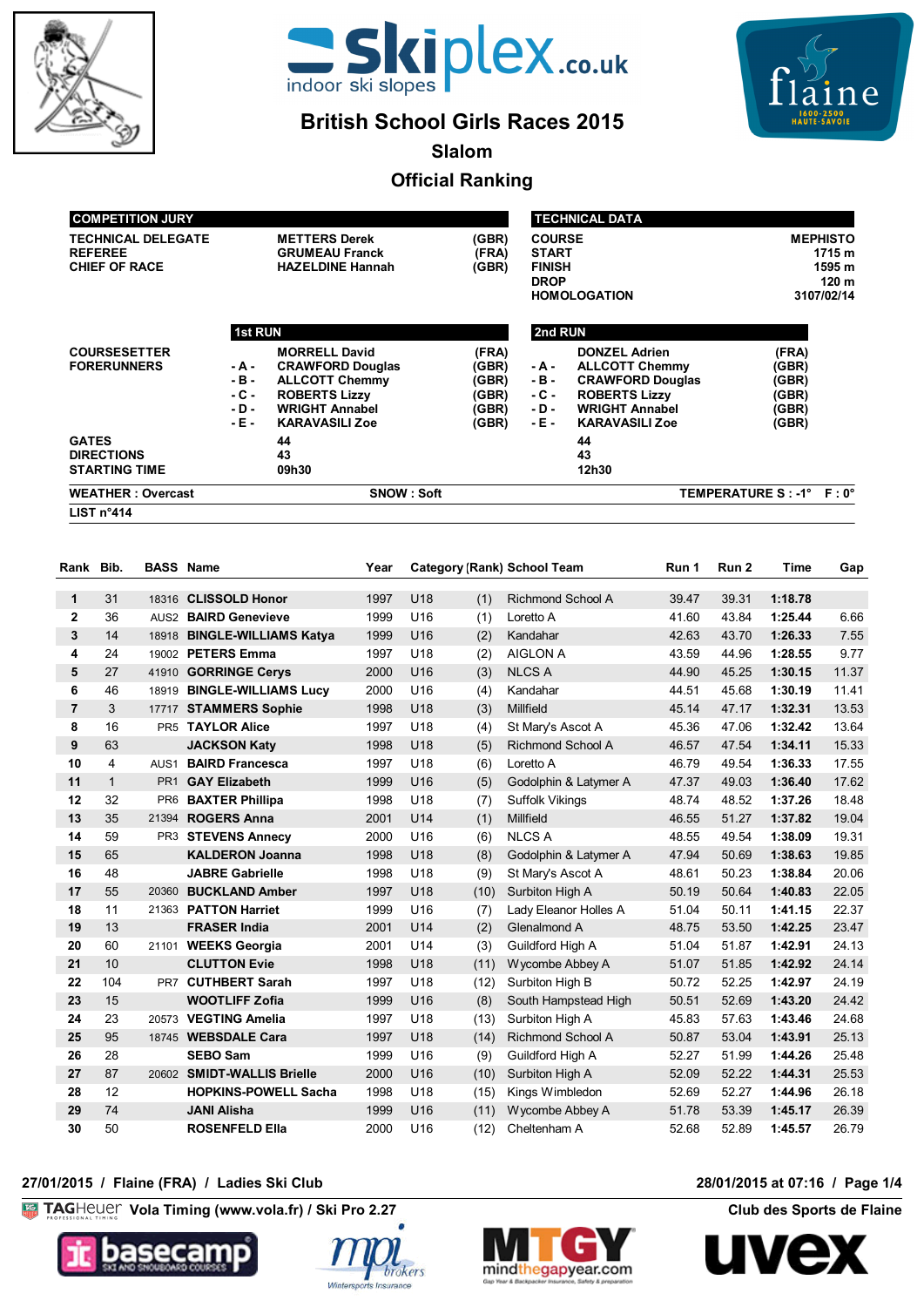### **British School Girls Races 2015 Slalom Official Ranking**

| Rank Bib.  |                | <b>BASS Name</b>                             | Year         |                        |              | <b>Category (Rank) School Team</b> | Run 1          | Run 2            | Time               | Gap            |
|------------|----------------|----------------------------------------------|--------------|------------------------|--------------|------------------------------------|----------------|------------------|--------------------|----------------|
| 31         | 121            | 17488 KHAVE Lucy                             | 1998         | U18                    | (16)         | Surbiton High B                    | 53.70          | 53.36            | 1:47.06            | 28.28          |
| 32         | 83             | <b>LEVENE Grace</b>                          | 2001         | U14                    | (4)          | Ipswich High A                     | 52.95          | 54.12            | 1:47.07            | 28.29          |
| 33         | 42             | <b>WICKES Aimee</b>                          | 1996         | U <sub>21</sub>        | (1)          | Wycombe Abbey A                    | 54.27          | 53.14            | 1:47.41            | 28.63          |
| 34         | 88             | <b>CHALCRAFT Elise</b>                       | 1997         | U18                    | (17)         | <b>AIGLON A</b>                    | 52.42          | 55.31            | 1:47.73            | 28.95          |
| 35         | 44             | PR2 JONES Olivia                             | 1997         | U18                    | (18)         | Kings Wimbledon                    | 54.34          | 53.82            | 1:48.16            | 29.38          |
| 36         | 2              | <b>LONGDEN Lara</b>                          | 1999         | U <sub>16</sub>        | (13)         | St Swithuns A                      | 53.39          | 55.22            | 1:48.61            | 29.83          |
| 37         | 19             | 19235 ROYAL Natasha                          | 1999         | U16                    | (14)         | Ipswich High A                     | 54.96          | 53.71            | 1:48.67            | 29.89          |
| 38         | 78             | 20096 BINGLE-WILLIAMS Natasha                | 2002         | U14                    | (5)          | Kandahar                           | 53.98          | 54.86            | 1:48.84            | 30.06          |
| 39         | 52             | <b>FREEMAN Emily</b>                         | 2000         | U <sub>16</sub>        | (15)         | Cranbrook                          | 54.66          | 54.29            | 1:48.95            | 30.17          |
| 40         | 22             | <b>McLINTOCK Hannah</b>                      | 1999         | U <sub>16</sub>        | (16)         | St Mary's Calne A                  | 54.67          | 54.37            | 1:49.04            | 30.26          |
| 41         | 8              | <b>BELL Tara</b>                             | 1997         | U18                    | (19)         | Kings Taunton                      | 54.45          | 54.87            | 1:49.32            | 30.54          |
| 42         | 116            | <b>FOGLIA Caterina</b>                       | 1998         | U18                    | (20)         | Godolphin & Latymer B              | 54.71          | 54.90            | 1:49.61            | 30.83          |
| 43         | 41             | <b>BARROW Heidi</b>                          | 1997         | U18                    | (21)         | Wellington A                       | 52.89          | 56.83            | 1:49.72            | 30.94          |
| 44         | 136            | <b>PALMER-TOMKINSON India</b>                | 1999         | U16                    | (17)         | St Mary's Ascot B                  | 54.95          | 54.98            | 1:49.93            | 31.15          |
| 45         | 39             | <b>REID Catherine</b>                        | 2001         | U14                    | (6)          | Heathfield                         | 51.57          | 58.75            | 1:50.32            | 31.54          |
| 46         | 99             | <b>DYVIK HENKE Sophia</b>                    | 2000         | U16                    | (18)         | Godolphin & Latymer B              | 50.78          | 59.55            | 1:50.33            | 31.55          |
| 47         | 17             | <b>HARRISON Felicity</b>                     | 1998         | U18                    | (22)         | <b>Francis Holland A</b>           | 57.68          | 53.15            | 1:50.83            | 32.05          |
| 48         | 131            | VON DER SCHULENBURG Celeste                  | 2000         | U <sub>16</sub>        | (19)         | <b>AIGLON B</b>                    | 55.23          | 56.03            | 1:51.26            | 32.48          |
| 49         | 21             | <b>THOMPSON Alice</b>                        | 1998         | U18                    | (23)         | Queens Chester                     | 55.67          | 55.72            | 1:51.39            | 32.61          |
| 50         | 90             | <b>BEALBY Marina</b>                         | 1997         | U18                    | (24)         | Tudor Hall A                       | 55.77          | 55.63            | 1:51.40            | 32.62          |
| 51         | 54             | <b>SMART Millie</b>                          | 1999         | U16                    | (20)         | St Mary's Calne A                  | 55.74          | 56.08            | 1:51.82            | 33.04          |
| 52         | 43             | <b>HARNEY Eleanor</b>                        | 1998         | U18                    | (25)         | Lady Eleanor Holles A              | 54.65          | 57.20            | 1:51.85            | 33.07          |
| 53         | 64             | 22556 SMITH Katherine                        | 1998         | U18                    | (26)         | <b>Suffolk Vikings</b>             | 56.48          | 55.71            | 1:52.19            | 33.41          |
| 54         | 97             | <b>KIRKPATRICK Larissa</b>                   | 1997         | U18                    | (27)         | <b>AIGLON B</b>                    | 55.39          | 56.98            | 1:52.37            | 33.59          |
| 55         | 128            | PR9 POINTS Madeline                          | 2002         | U14                    | (7)          | Wycombe Abbey B                    | 55.17          | 57.32            | 1:52.49            | 33.71          |
| 56         | 49             | <b>HARRISON Beatrice</b>                     | 1997         | U18                    | (28)         | Francis Holland A                  | 56.58          | 56.01            | 1:52.59            | 33.81          |
| 57         | 120            | <b>COLE Mia</b>                              | 1999         | U16                    | (21)         | Richmond School B                  | 54.68          | 58.19            | 1:52.87            | 34.09          |
| 58         | 62             | <b>HUGHES Georgina</b>                       | 1998         | U18                    | (29)         | Downe House A                      | 56.73          | 56.20            | 1:52.93            | 34.15          |
| 59         | 20             | <b>FREEMAN Alice</b>                         | 1998         | U18                    | (30)         | Cranbrook                          | 59.56          | 54.29            | 1:53.85            | 35.07          |
| 60         | 29             | <b>GORDON Ania</b>                           | 1996         | U <sub>21</sub>        | (2)          | City of London Girls A             | 57.36          | 56.55            | 1:53.91            | 35.13          |
| 61         | 91             | <b>GORDON Imogen</b><br><b>KLEE Nathalie</b> | 2000         | U16                    | (22)         | <b>NLCS A</b>                      | 57.28          | 57.04            | 1:54.32            | 35.54          |
| 62<br>63   | 45<br>56       | 22048 TEAL Chloe                             | 1999<br>1996 | U <sub>16</sub><br>U21 | (23)         | Glenalmond A<br><b>AIGLON A</b>    | 55.90<br>48.02 | 58.60<br>1:06.82 | 1:54.50<br>1:54.84 | 35.72<br>36.06 |
| 64         | 9              | 21368 VESELY Cordelia                        | 1999         | U16                    | (3)          | Wellington A                       | 56.21          | 58.75            | 1:54.96            | 36.18          |
| 65         | 133            | <b>BASIROV Emma</b>                          | 1997         | U18                    | (24)<br>(31) | Godolphin & Latymer B              | 57.57          | 58.03            | 1:55.60            | 36.82          |
| 66         | $\overline{7}$ | <b>REID Emily</b>                            | 1997         | U18                    | (32)         | Heathfield                         | 57.07          | 58.67            | 1:55.74            | 36.96          |
| 67         | 75             | <b>MAZZIER Phoebe</b>                        | 1999         | U16                    | (25)         | Lady Eleanor Holles A              | 56.60          | 59.54            | 1:56.14            | 37.36          |
| 68         | 30             | <b>POOLE Emma</b>                            | 1997         | U18                    | (33)         | Downe House A                      | 59.13          | 57.31            | 1:56.44            | 37.66          |
| 69         | 47             | <b>DIFILIPPO Elle</b>                        | 2000         | U16                    | (26)         | South Hampstead High               | 58.08          | 58.62            | 1:56.70            | 37.92          |
| 70         | 103            | <b>WRIGHT Annabelle</b>                      | 1998         | U18                    | (34)         | Richmond School B                  | 56.13          | 1:00.59          | 1:56.72            | 37.94          |
| $\bf 71$   | 6              | PR8 TURNER Lucy-May                          | 1999         | U16                    | (27)         | Woodbridge                         | 58.04          | 59.31            | 1:57.35            | 38.57          |
| 72         | 61             | <b>JACK Kezia</b>                            | 1997         | U18                    | (35)         | City of London Girls A             | 58.40          | 59.65            | 1:58.05            | 39.27          |
| 73         | 113            | <b>SARTORI Savannah</b>                      | 2001         | U14                    | (8)          | Wellington B                       | 59.39          | 58.74            | 1:58.13            | 39.35          |
| 74         | 111            | <b>LEWIS Charlotte</b>                       | 1998         | U18                    | (36)         | Wycombe Abbey B                    | 59.93          | 58.34            | 1:58.27            | 39.49          |
| ${\bf 75}$ | 26             | <b>CAIN Isabelle</b>                         | 1998         | U18                    | (37)         | Tudor Hall A                       | 59.61          | 59.10            | 1:58.71            | 39.93          |
| 76         | 70             | <b>BYE Katherine</b>                         | 2001         | U14                    | (9)          | Woodbridge                         | 58.54          | 1:01.53          | 2:00.07            | 41.29          |
| 77         | 79             | <b>ROTHSCHILD Charlotte</b>                  | 2000         | U16                    | (28)         | South Hampstead High               |                | 58.96 1:01.52    | 2:00.48            | 41.70          |
| 78         | 76             | SODI Isabella                                | 1997         | U18                    | (38)         | Kings Wimbledon                    | 1:01.18        | 59.35            | 2:00.53            | 41.75          |
| 79         | 37             | <b>VLASOVA Sofia</b>                         | 2000         | U16                    | (29)         | Woldingham                         | 59.69          | 1:00.99          | 2:00.68            | 41.90          |
| 80         | 86             | <b>BROWN Jemima</b>                          | 1999         | U16                    | (30)         | St Mary's Calne A                  | 1:00.49        | 1:00.28          | 2:00.77            | 41.99          |
| 81         | 58             | <b>BARROW Alexa</b>                          | 1998         | U18                    | (39)         | Tudor Hall A                       | 1:00.83        | 1:00.20          | 2:01.03            | 42.25          |
| 82         | 80             | <b>ASLANGUL Cosima</b>                       | 2002         | U14                    | (10)         | St Mary's Ascot A                  | 59.48          | 1:01.81          | 2:01.29            | 42.51          |
| 83         | 82             | <b>PARKER Emily</b>                          | 1997         | U18                    | (40)         | Cheltenham A                       | 1:01.27        | 1:00.05          | 2:01.32            | 42.54          |
| 84         | 40             | <b>SPIERS Tasha</b>                          | 1998         | U18                    | (41)         | Kings Taunton                      | 1:00.29        | 1:01.45          | 2:01.74            | 42.96          |

**27/01/2015 / Flaine (FRA) / Ladies Ski Club 28/01/2015 at 07:16 / Page 2/4**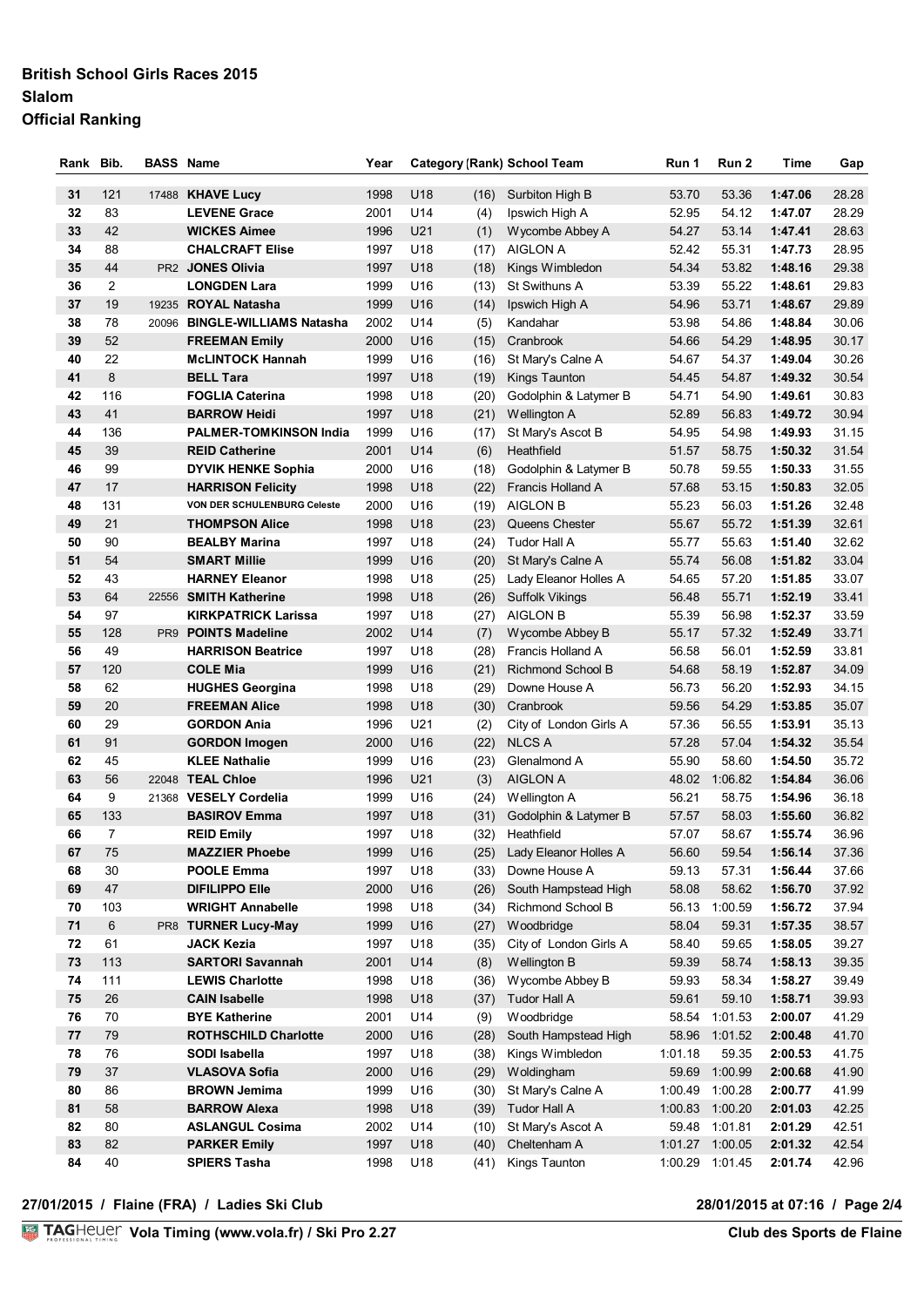### **British School Girls Races 2015 Slalom Official Ranking**

| Rank       | Bib.       | <b>BASS Name</b>                 | Year |                        |      | <b>Category (Rank) School Team</b> | Run 1   | Run 2   | Time    | Gap     |
|------------|------------|----------------------------------|------|------------------------|------|------------------------------------|---------|---------|---------|---------|
| 85         | 81         | <b>HARRISON Annabelle</b>        | 2000 | U16                    | (31) | Francis Holland A                  | 1:00.69 | 1:01.10 | 2:01.79 | 43.01   |
| 86         | 93         | <b>BERESFORD-WEST Ella</b>       | 1997 | U18                    | (42) | City of London Girls A             | 1:00.52 | 1:01.66 | 2:02.18 | 43.40   |
| 87         | 57         | <b>LARGE Sophie</b>              | 2001 | U14                    | (11) | Snowsports                         | 1:00.20 | 1:02.68 | 2:02.88 | 44.10   |
| 88         | 92         | <b>TWINE Sophie</b>              | 2000 | U16                    | (32) | Guildford High A                   | 1:01.16 | 1:02.73 | 2:03.89 | 45.11   |
| 89         | 66         | <b>BODEN Stella</b>              | 2000 | U16                    | (33) | St Swithuns A                      | 1:00.54 | 1:03.45 | 2:03.99 | 45.21   |
| 90         | 94         | <b>HALESTRAP Storm</b>           | 2001 | U14                    | (12) | Downe House A                      | 1:01.12 | 1:03.58 | 2:04.70 | 45.92   |
| 91         | 129        | <b>VESTBIRK Marina</b>           | 1999 | U16                    | (34) | St Mary's Calne B                  | 1:01.46 | 1:03.52 | 2:04.98 | 46.20   |
| 92         | 71         | <b>SHEPHERD Emily</b>            | 1997 | U18                    | (43) | Heathfield                         | 1:01.92 | 1:03.47 | 2:05.39 | 46.61   |
| 93         | 105        | <b>JACKSON Molly</b>             | 1999 | U16                    | (35) | Lady Eleanor Holles B              | 1:02.56 | 1:03.45 | 2:06.01 | 47.23   |
| 94         | 38         | <b>TURNER Beth</b>               | 2002 | U14                    | (13) | Woodbridge                         | 1:00.28 | 1:05.79 | 2:06.07 | 47.29   |
| 95         | 72         | <b>WHITFIELD Sophie</b>          | 1997 | U18                    | (44) | Kings Taunton                      | 1:02.31 | 1:03.84 | 2:06.15 | 47.37   |
| 96         | 107        | <b>CARTER Jessica</b>            | 1999 | U <sub>16</sub>        | (36) | Swithun Tudor                      | 1:04.01 | 1:03.23 | 2:07.24 | 48.46   |
| 97         | 122        | <b>MANN Theadora</b>             | 2001 | U14                    | (14) | Lady Eleanor Holles B              | 1:02.68 | 1:05.41 | 2:08.09 | 49.31   |
| 98         | 118        | <b>NICOL Catherine</b>           | 2002 | U14                    | (15) | Downe House B                      | 1:04.70 | 1:03.76 | 2:08.46 | 49.68   |
| 99         | 102        | <b>HENDERSON Arabella</b>        | 1996 | U21                    | (4)  | St Mary's Ascot B                  | 1:04.36 | 1:04.82 | 2:09.18 | 50.40   |
| 100        | 145        | <b>SHEPHERD Celina-Anne</b>      | 1999 | U16                    | (37) | Wycombe Abbey B                    | 1:05.67 | 1:04.00 | 2:09.67 | 50.89   |
| 101        | 77         | <b>SCHULTE Lena</b>              | 1999 | U16                    | (38) | Glenalmond A                       | 1:03.45 | 1:07.52 | 2:10.97 | 52.19   |
| 102        | 69         | <b>BAMBROFFE Nicole</b>          | 2001 | U14                    | (16) | Woldingham                         | 1:03.93 | 1:07.54 | 2:11.47 | 52.69   |
| 103        | 143        | <b>GUNN Annabel</b>              | 1998 | U18                    | (45) | City of London Girls B             | 1:05.53 | 1:06.09 | 2:11.62 | 52.84   |
| 104        | 141        | <b>FLEMING Lorna</b>             | 2000 | U16                    | (39) | Swithun Tudor                      | 1:07.29 | 1:05.81 | 2:13.10 | 54.32   |
| 105        | 101        | 21578 YUNG Catherine             | 1998 | U <sub>18</sub>        | (46) | Downe House B                      | 1:07.74 | 1:06.73 | 2:14.47 | 55.69   |
| 106        | 119        | <b>ASLANGUL Aurelia</b>          | 1999 | U16                    | (40) | St Mary's Ascot B                  | 1:08.98 | 1:05.50 | 2:14.48 | 55.70   |
| 107        | 68         | <b>BUCHANAN-SMITH Alice</b>      | 1997 | U <sub>18</sub>        | (47) | Loretto A                          | 1:06.27 | 1:08.68 | 2:14.95 | 56.17   |
| 108        | 125        | <b>LEUNG Una</b>                 | 2001 | U14                    | (17) | Cheltenham B                       | 1:05.93 | 1:09.51 | 2:15.44 | 56.66   |
| 109        | 112        | <b>INNES Lily</b>                | 1998 | U <sub>18</sub>        | (48) | St Mary's Calne B                  | 1:07.79 | 1:09.36 | 2:17.15 | 58.37   |
| 110        | 96         | <b>HACKETT Layla</b>             | 2001 | U14                    | (18) | <b>Suffolk Vikings</b>             | 1:06.97 | 1:10.45 | 2:17.42 | 58.64   |
| 111        | 109        | <b>DONALDSON Isabel</b>          | 1999 | U16                    | (41) | City of London Girls B             | 1:07.63 | 1:10.48 | 2:18.11 | 59.33   |
| 112        | 73         | <b>BOYD Charlotte</b>            | 1998 | U18                    | (49) | Wellington A                       | 1:05.09 | 1:14.69 | 2:19.78 | 1:01.00 |
| 113        | 108        | <b>RATSIN Anna</b>               | 2000 | U <sub>16</sub>        | (42) | Cheltenham B                       | 1:08.67 | 1:12.63 | 2:21.30 | 1:02.52 |
| 114        | 25         | <b>GRACE Georgina</b>            | 2001 | U14                    | (19) | Snowsports                         | 1:30.13 | 51.43   | 2:21.56 | 1:02.78 |
| 115        | 146        | <b>LANE FOX Georgia</b>          | 2000 | U16                    | (43) | St Mary's Calne B                  | 1:17.17 | 1:05.15 | 2:22.32 | 1:03.54 |
| 116        | 147        | <b>GATHY Marhaux</b>             | 2001 | U14                    | (20) | Wellington B                       | 1:09.76 | 1:13.11 | 2:22.87 | 1:04.09 |
| 117        | 135        | <b>EDMINSTON Zara</b>            | 2000 | U16                    | (44) | Downe House B                      | 1:09.89 | 1:17.05 | 2:26.94 | 1:08.16 |
| 118        | 124        | <b>KHOLODOVA Maria</b>           | 2000 | U16                    | (45) | Swithun Tudor                      | 1:13.76 | 1:13.82 | 2:27.58 | 1:08.80 |
| 119<br>120 | 126<br>106 | <b>GORDON Rosa</b>               | 2002 | U14                    | (21) | City of London Girls B             | 1:13.83 | 1:13.90 | 2:27.73 | 1:08.95 |
| 121        |            | <b>BENNETT Heather</b>           | 2001 | U14                    | (22) | Francis Holland B                  | 1:11.93 | 1:16.92 | 2:28.85 | 1:10.07 |
| 122        | 132<br>100 | <b>BUCHANAN-SMITH Lucy</b>       | 2000 | U16                    | (46) | Loretto B                          | 1:15.61 | 1:15.97 | 2:31.58 | 1:12.80 |
| 123        | 140        | <b>RICHES Holly</b>              | 2001 | U14<br>U <sub>16</sub> | (23) | Glenalmond B                       | 1:17.49 | 1:22.61 | 2:40.10 | 1:21.32 |
|            |            | <b>HENNIKER-GOTLEY Francesca</b> | 2000 |                        | (47) | <b>Francis Holland B</b>           | 1:12.76 | 1:29.11 | 2:41.87 | 1:23.09 |
| 124        | 51         | <b>DURANT Antonia</b>            | 1999 | U16                    | (48) | Ipswich High A                     | 1:49.35 | 58.13   | 2:47.48 | 1:28.70 |
| 125        | 142        | <b>CULHANE Imogen</b>            | 2001 | U <sub>14</sub>        | (24) | Cheltenham B                       | 1:29.04 | 1:26.71 | 2:55.75 | 1:36.97 |

#### **Did Not Start - Run 1 (2)**

89 x1 **x1** Snowsports 134 x2 **x2** Glenalmond B

|  | Did Not Finish - Run 1 (10) |  |  |
|--|-----------------------------|--|--|

| 5   | 20856 FOSTER Olivia         | 2001 | U14             | Woldingham     | 44.18 |
|-----|-----------------------------|------|-----------------|----------------|-------|
| 53  | <b>TUITE Gabrielle</b>      | 1996 | U21             | Queens Chester |       |
| 98  | 36684 STUART Katie          | 2001 | U14             | Loretto B      |       |
| 110 | <b>McCABE-ABLE Scarlett</b> | 1999 | U16             | Ipswich High B |       |
| 114 | <b>CHALCRAFT Megan</b>      | 1997 | U <sub>18</sub> | AIGLON B       |       |
| 115 | <b>STUART Alexandra</b>     | 1998 | U <sub>18</sub> | Loretto B      |       |

#### **27/01/2015 / Flaine (FRA) / Ladies Ski Club 28/01/2015 at 07:16 / Page 3/4**